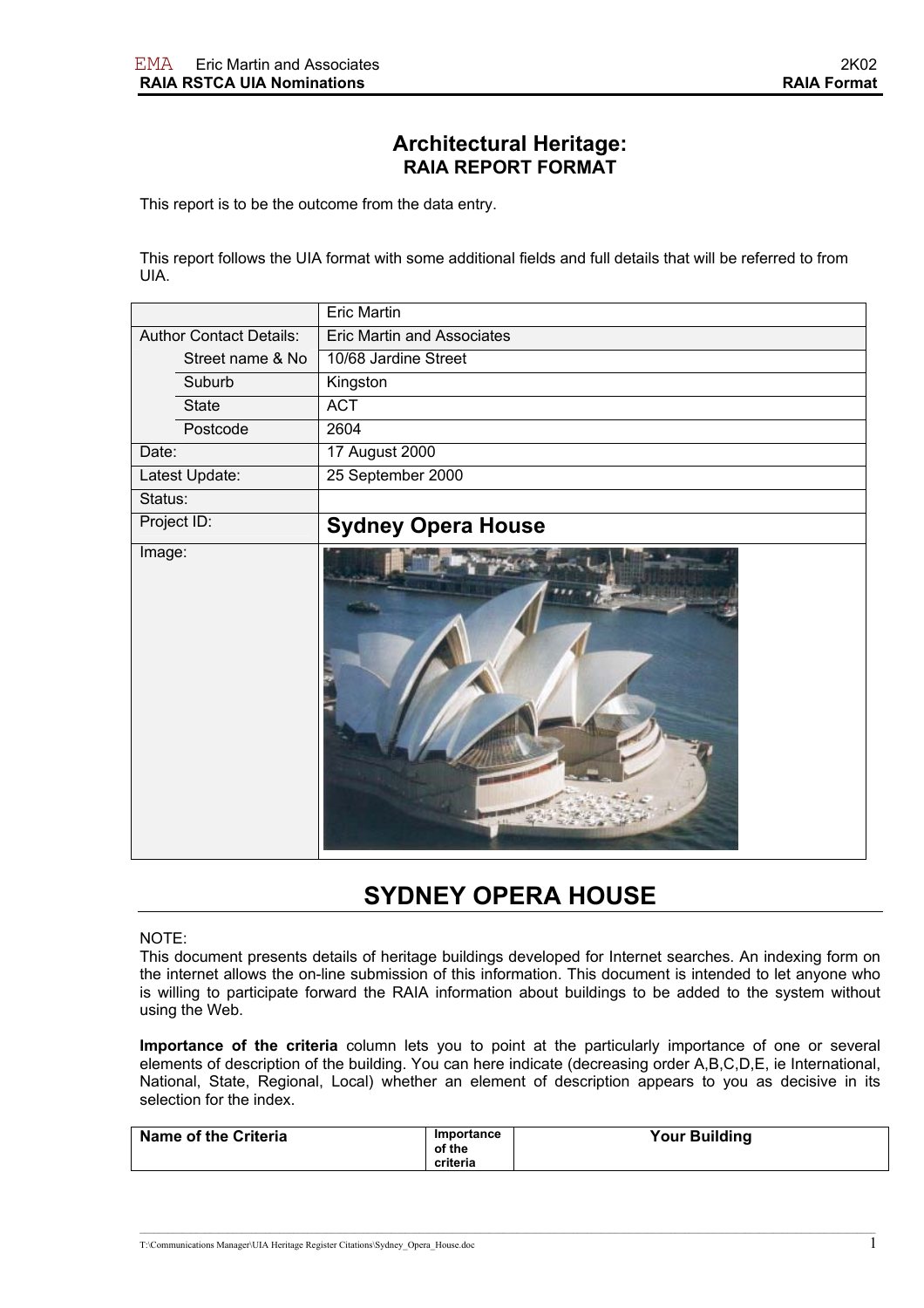| <b>Name of the Criteria</b>                                                 | Importance<br>of the<br>criteria | <b>Your Building</b>                                                                                                                                                                                                                                                                                                                                                                                                                                                                                                                                                                                                             |  |
|-----------------------------------------------------------------------------|----------------------------------|----------------------------------------------------------------------------------------------------------------------------------------------------------------------------------------------------------------------------------------------------------------------------------------------------------------------------------------------------------------------------------------------------------------------------------------------------------------------------------------------------------------------------------------------------------------------------------------------------------------------------------|--|
| TABLE n° 1 : DESCRIPTION OF BUILDING / SITE                                 |                                  |                                                                                                                                                                                                                                                                                                                                                                                                                                                                                                                                                                                                                                  |  |
| MODULE 1 : IDENTITY OF THE BUILDING / SITE                                  |                                  |                                                                                                                                                                                                                                                                                                                                                                                                                                                                                                                                                                                                                                  |  |
| Current name                                                                |                                  | Sydney Opera House                                                                                                                                                                                                                                                                                                                                                                                                                                                                                                                                                                                                               |  |
| Previous or other name(s)                                                   |                                  | <b>Sydney Opera House</b>                                                                                                                                                                                                                                                                                                                                                                                                                                                                                                                                                                                                        |  |
| Present owner                                                               |                                  | NSW Government (managed by the Sydney Opera<br>House Trust)                                                                                                                                                                                                                                                                                                                                                                                                                                                                                                                                                                      |  |
| Status of the owner                                                         |                                  | Government                                                                                                                                                                                                                                                                                                                                                                                                                                                                                                                                                                                                                       |  |
| Materials and techniques                                                    |                                  | Each vault consists of two components: a pre-cast,<br>pre-stressed concrete rib, which is combined with a<br>pre-cast shell section covered in tiles.                                                                                                                                                                                                                                                                                                                                                                                                                                                                            |  |
| Description                                                                 |                                  | A reinforced concrete platform is submounted by<br>clusters of reinforced concrete vaulted structures in<br>three groups which contain a large hall for 3000 and<br>a small hall for 1200 people plus recording hall,<br>rehearsal studio, administration and a restaurant.<br>The base is clad with precast panels faced in<br>reconstituted red granite and this material is also<br>used for the paving of the waterfront promenade<br>which surrounds the platform. The shells are clad in<br>white ceramic coated tiles. Large expanses of<br>glazing provide dramatic views into and out of the<br>foyers. (AHC Register). |  |
|                                                                             |                                  | The shells are covered by precast concrete lids<br>which are clad in white tiles. The central tiles are<br>glazed white and the border tiles matt cream. (Kerr<br>1999 p 52).                                                                                                                                                                                                                                                                                                                                                                                                                                                    |  |
|                                                                             |                                  | The continuous glass walls are supported by light<br>steel mullions supported off the concrete ribs. (Kerr<br>1999 p 57).                                                                                                                                                                                                                                                                                                                                                                                                                                                                                                        |  |
|                                                                             |                                  | Utzon's plan set the two largest halls side by side<br>upon the platform. It made possible this dramatic<br>sculptural elevations. The halls had their stage set<br>to the south which maximised views of the harbour<br>from the northern foyers and from the glass walled<br>passages as the public passed round to the northern<br>end. (Kerr 1999 p 17).                                                                                                                                                                                                                                                                     |  |
|                                                                             |                                  | This was part of the experience of arriving by car<br>and ascending the stairway to a light, airy tall<br>sculptural rib vaulted space. (Kerr 1999 p 17).                                                                                                                                                                                                                                                                                                                                                                                                                                                                        |  |
|                                                                             |                                  | Plywood panels were developed as part of the<br>internal lining which concealed the services.                                                                                                                                                                                                                                                                                                                                                                                                                                                                                                                                    |  |
| Year of project design                                                      |                                  | 1957                                                                                                                                                                                                                                                                                                                                                                                                                                                                                                                                                                                                                             |  |
| Year of beginning of construction                                           |                                  | 1958                                                                                                                                                                                                                                                                                                                                                                                                                                                                                                                                                                                                                             |  |
| Year of end of construction<br>Initial Design (if differs from description) |                                  | 1973<br>---                                                                                                                                                                                                                                                                                                                                                                                                                                                                                                                                                                                                                      |  |
|                                                                             |                                  |                                                                                                                                                                                                                                                                                                                                                                                                                                                                                                                                                                                                                                  |  |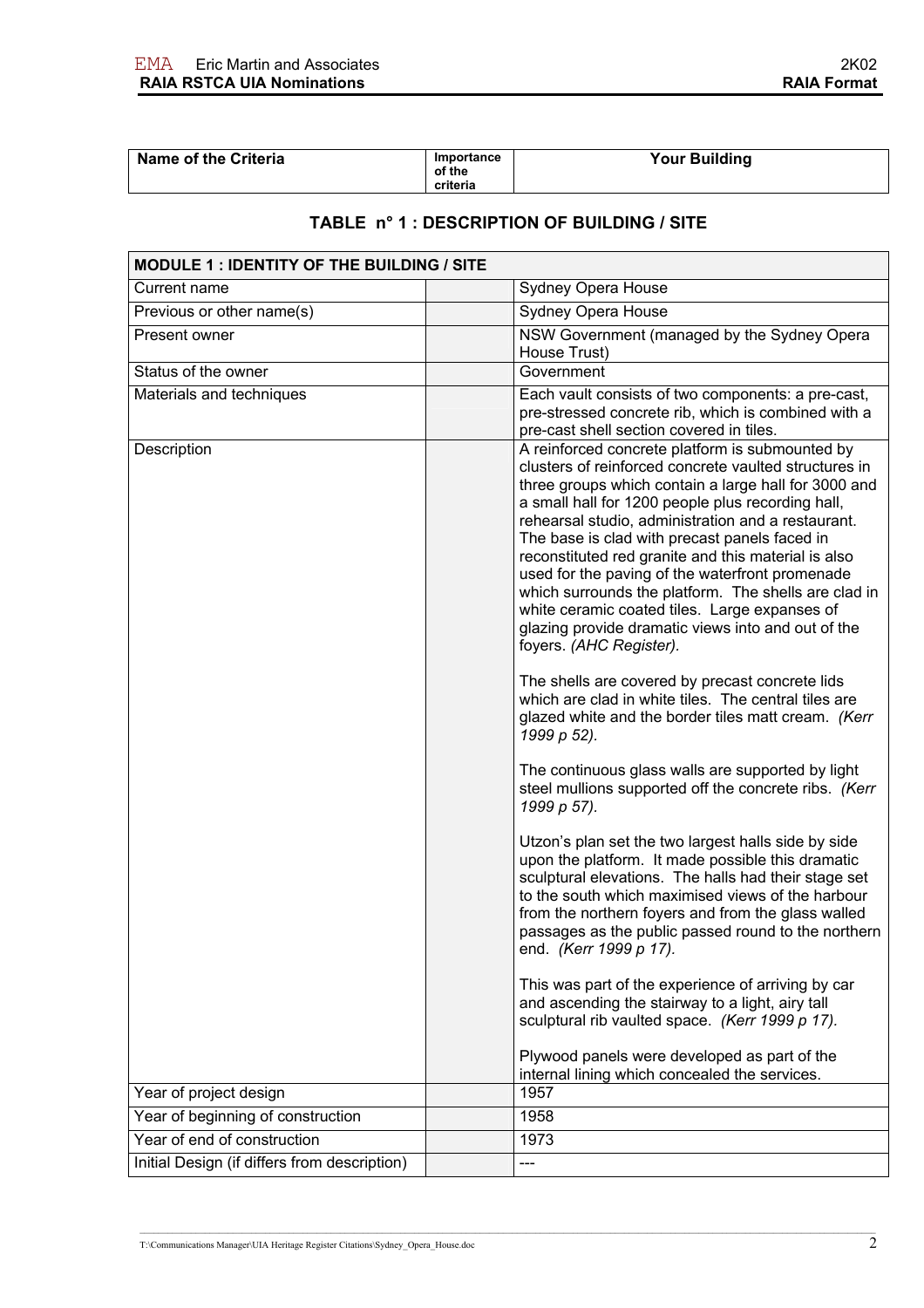| Changes to initial changes   | Forecourt completed 1988<br>Upgrade works 1988-1997                                                                                                                                                                                                                                                                                                                                                                  |
|------------------------------|----------------------------------------------------------------------------------------------------------------------------------------------------------------------------------------------------------------------------------------------------------------------------------------------------------------------------------------------------------------------------------------------------------------------|
| Documentation and References | <b>Books</b><br>Anderson, Max and Pierre Cochrane, Julius Poole<br>and Gibson - The First Eighty Years, 1986 p 181-<br>185                                                                                                                                                                                                                                                                                           |
|                              | Australian Heritage Commission, Register of the<br>National Estate Database No 002353, Sydney<br>Opera House and Surrounds, Sydney NSW.                                                                                                                                                                                                                                                                              |
|                              | Baume, Michael. The Sydney Opera House Affair.<br>Camden, N.J.: Thomas Nelson and Sons, 1967.<br>NA9840.A79S9. section, p103. Isometric view of<br>major hall shells, p106.                                                                                                                                                                                                                                          |
|                              | Ching, Francis D. K. . Architecture: Form, Space,<br>and Order. New York: Van Nostrand Reinhold, 1979.<br>ISBN 0-442-21535-5. LC 79-18045. NA2760.C46.<br>exterior perspective drawings, p380. - A nice graphic<br>introduction to architectural ideas.                                                                                                                                                              |
|                              | Clark, Roger H. and Michael Pause. Precedents in<br>Architecture. New York Van Nostrand Reinhold,<br>1985. Geometry diagram, p191. Reduction diagram<br>p210.                                                                                                                                                                                                                                                        |
|                              | Commonwealth Department of the Environment<br>Sports and Territories (DEST) and the NSW<br>Department of Urban Affairs and Planning, Sydney<br>Opera House and Its Harbour Setting. A draft<br>nomination of the Sydney Opera House in its<br>Harbour Setting for inscription on the World Heritage<br>List by the Government of Australia 1996.<br>(Unpublished). Plans, sections and elevations in<br>Section 7.4. |
|                              | Drew, Philip Sydney Opera House (J-rn Utzon),<br>Phaidon Press Ltd., London (Great Britain), 1995.                                                                                                                                                                                                                                                                                                                   |
|                              | Drew, Philip The Masterpiece J-m Utzon: A Secret<br>Life, Hardie Grant Books, 1999                                                                                                                                                                                                                                                                                                                                   |
|                              | Kerr, James Semple, Sydney Opera House. An<br>Interim Plan for the Conservation of the Sydney<br>Opera House and Its Site for NSW Public Works<br>on behalf of the Sydney Opera House Trust,<br>December 1993.                                                                                                                                                                                                       |
|                              | Kerr, James Semple, Sydney Opera House. A<br>Revised Plan for the Conservation of the Sydney<br>Opera House and Its Site for NSW Public Works<br>on behalf of the Sydney Opera House Trust, May<br>1999.                                                                                                                                                                                                             |
|                              | Picon, Antoine L'art de l'ingénier, Éditions du Centre<br>Georges Pompidou, Paris (France), 1997.                                                                                                                                                                                                                                                                                                                    |
|                              | Westcott, Pat. The Sydney Opera House. Sydney:                                                                                                                                                                                                                                                                                                                                                                       |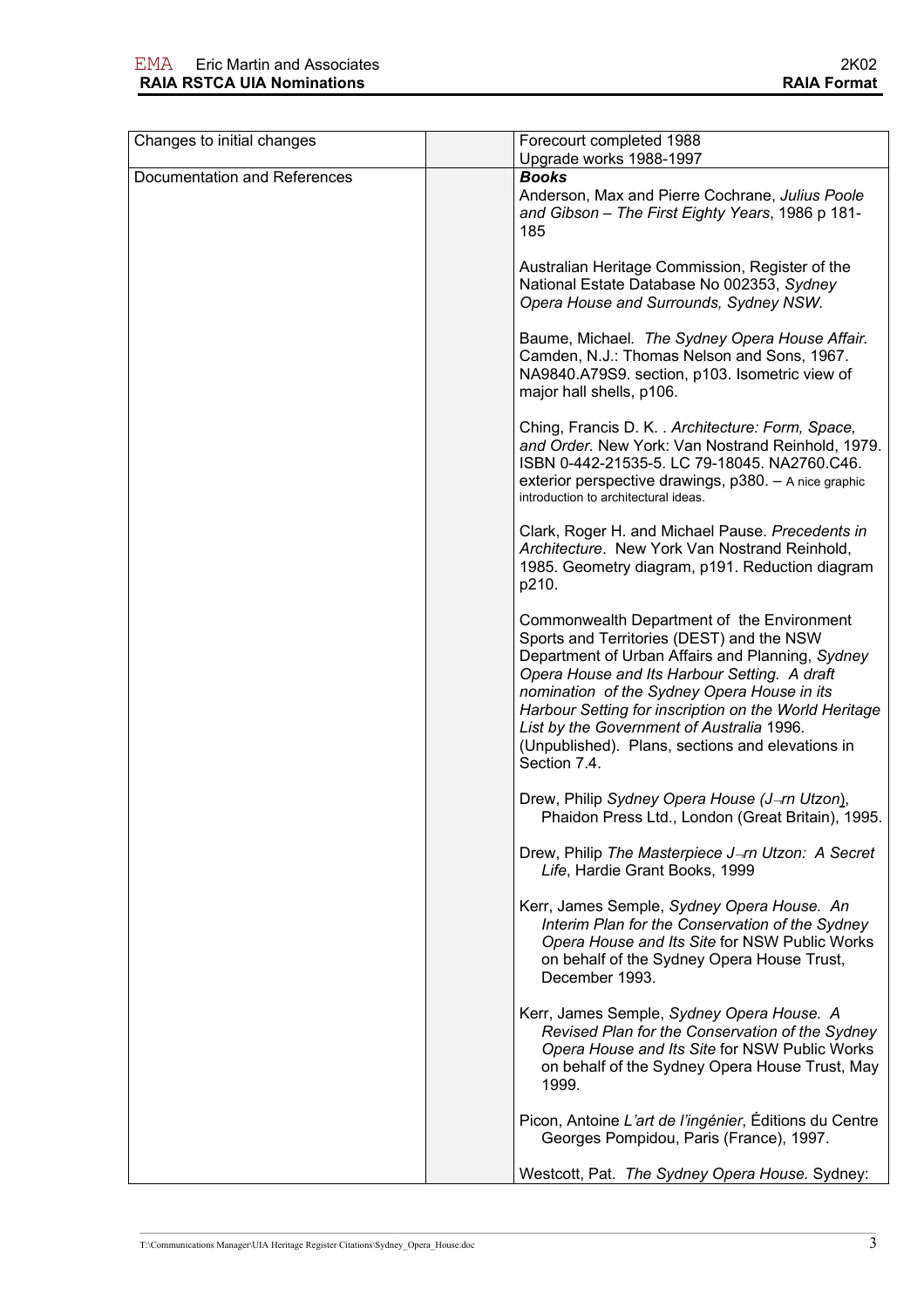| Ure Smith, 1965. NA6840.A86W4. auditorium level<br>plan, inside front cover. Podium level plan, inside<br>front cover. Car entrance level plan, inside front<br>cover. |
|------------------------------------------------------------------------------------------------------------------------------------------------------------------------|
| <b>Articles</b><br>Norberg-Schulz, "J-rn Utzon: Sydney Opera House,<br>Australia 1957 - 1973" in GA, n. 54, 1980,                                                      |
| <b>Relevant Web Sites:</b><br>Sydney Opera House at<br>www.artsednet.getty.edu<br>Great Buildings Online: Sydney Opera House at<br>www.GreatBuildings.com              |

| <b>MODULE 2: BUILDING / SITE LOCALISATION</b>  |                                                                             |  |
|------------------------------------------------|-----------------------------------------------------------------------------|--|
| Postal Address: street, n°                     | <b>Bennelong Point</b>                                                      |  |
| Postal Address: town/suburb                    | Sydney                                                                      |  |
| Postal Address: Postal code                    | 2000                                                                        |  |
| Urban centre/city                              | Sydney                                                                      |  |
| Local Government area                          | <b>Sydney City Council</b>                                                  |  |
| Region (State)                                 | <b>New South Wales</b>                                                      |  |
| Country                                        | Australia                                                                   |  |
| Regional Context (eg Coastal, urban,<br>rural) | In the CBD of the capital of NSW (Sydney) and<br>located on Sydney Harbour. |  |
| Urban context (ex: Port, new town, etc)        | <b>Urban Waterfront</b>                                                     |  |

| <b>MODULE 3 : AUTHORS</b>                            |   |                                                                                                                                                                                                                                                                               |  |
|------------------------------------------------------|---|-------------------------------------------------------------------------------------------------------------------------------------------------------------------------------------------------------------------------------------------------------------------------------|--|
| <b>Project Design:</b>                               |   |                                                                                                                                                                                                                                                                               |  |
| Name, first name, (dates), job, country of<br>origin | A | J <sub>T</sub> rn Utzon Architect of Hellenback Denmark<br>Competition Design 1956<br>Design, documentation and supervision 1957-66                                                                                                                                           |  |
|                                                      | B | Hall, Todd and Littlemore, Architects of Sydney<br>Australia<br>Design, documentation and supervision 1966-73<br>Peter Hall (Design Architect)<br>Lionel Todd<br>David Littlemore<br><b>Edward Farmer, NSW Government Architect</b><br>(Ref: Kerr, 1999 p 13-19.)             |  |
| Information on the author / the team                 |   |                                                                                                                                                                                                                                                                               |  |
| <b>Engineering:</b>                                  |   |                                                                                                                                                                                                                                                                               |  |
| Name, first name, (dates), job, country of<br>origin | B | <b>Structural Engineers</b><br><b>Ove Arup</b> (London) – Design and Documentation –<br>Ronald Jenkins Drew 1999 p 160; Jack Zunz Drew<br>1999 p264<br>(Sydney) - Supervision Stage 11 & 111<br>- Michael Lewis (Aust) Drew 1999 p 256<br>Ian McKenzie, Bob Calvin, John Nott |  |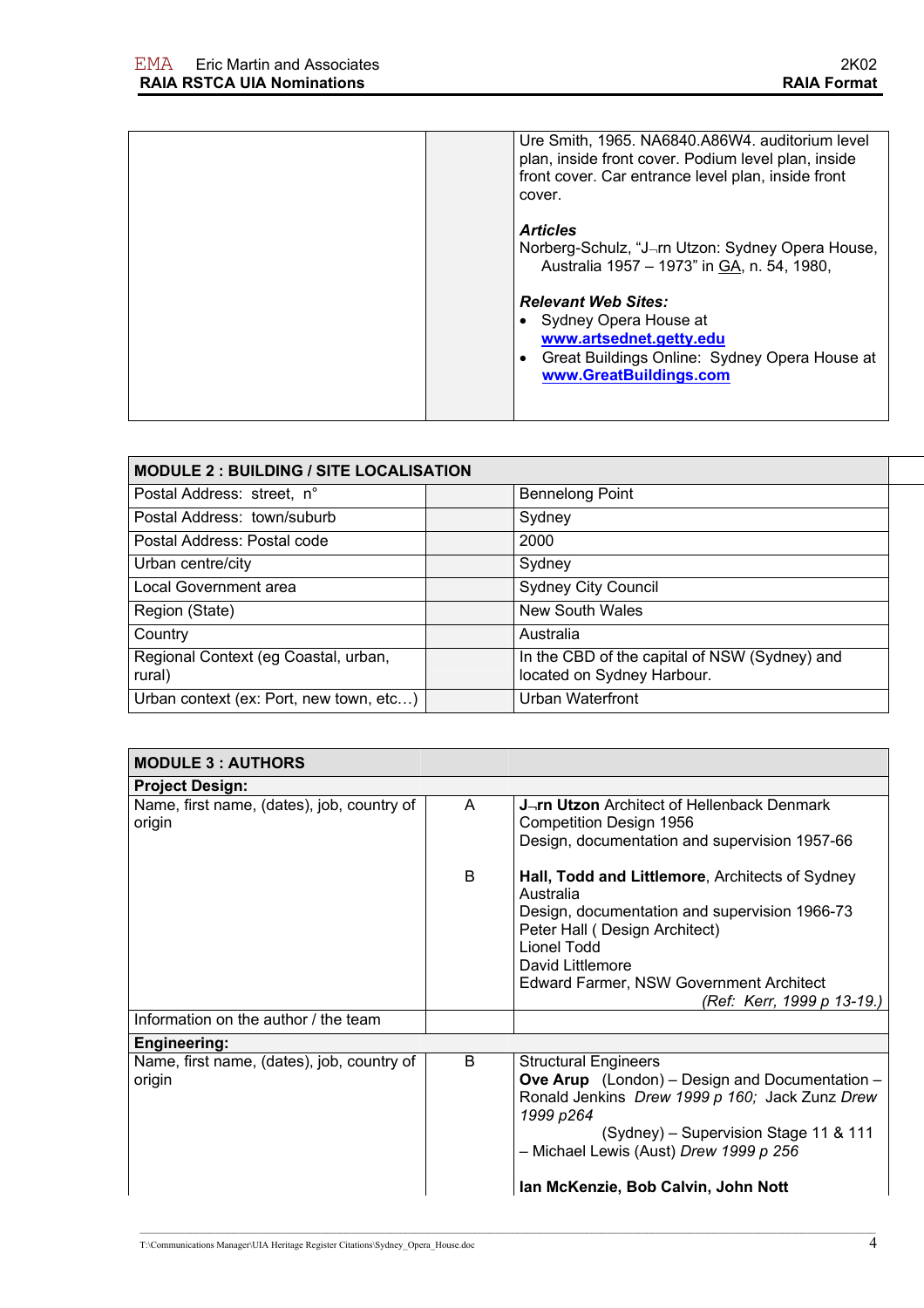|                                                      |              | Macdonald Wagner and Priddle (Sydney) -<br>Supervision - Stage 1                                                                                                                                                                                                                |
|------------------------------------------------------|--------------|---------------------------------------------------------------------------------------------------------------------------------------------------------------------------------------------------------------------------------------------------------------------------------|
|                                                      |              | <b>Electrical Engineers</b><br>Zeuthen & Sorensen, Denmark - Initial design<br>Julius Poole & Gibson (Frank Matthews) - initial<br>review and then all work from 1966<br>(Ref: Anderson & Cochrane JPG p 81)<br><b>Civil Engineers</b><br>Christiani and Nielsen Drew1999 p 161 |
|                                                      |              | Mechanical Fire and Hydraulic Services<br>Steensen and Varming of Copenhagen/Sydney -<br>Drew 1999 p 163                                                                                                                                                                        |
|                                                      |              | <b>Theatre Techniques</b><br>Sandro Malmquist of Sweden - Drew 1999 p 163                                                                                                                                                                                                       |
|                                                      |              | <b>Acoustics</b><br>Dr Vilhelm Lassen Jordan initially - Drew 1999 $p$<br>166, p230                                                                                                                                                                                             |
|                                                      |              | <b>Quantity Surveyor</b><br>Rider Hunt Drew 1999 p 187                                                                                                                                                                                                                          |
| Information on the author / the team                 |              |                                                                                                                                                                                                                                                                                 |
| <b>Construction:</b>                                 |              |                                                                                                                                                                                                                                                                                 |
| Name, first name, (dates), job, country of<br>origin | D            | <b>STAGE I</b><br>Civil & Civic Pty Ltd, Australia - \$5.5m - 1958-61                                                                                                                                                                                                           |
|                                                      | B            | <b>STAGE II</b><br>M R Hornibrook (NSW) Pty Ltd, Australia - \$12.5m<br>$-1963-67$                                                                                                                                                                                              |
|                                                      | $\mathsf{C}$ | <b>STAGE III</b><br>Hornibrook Group, Australia, H R (Sam) Hoare<br>Director in Charge - \$56.5m - 1969-73                                                                                                                                                                      |
| Information on the author / the team                 |              |                                                                                                                                                                                                                                                                                 |
| <b>Contracting Authority:</b>                        |              |                                                                                                                                                                                                                                                                                 |
| Name, first name, (dates), job, country of<br>origin | D            | NSW Government, Sydney, New South Wales,<br>Australia                                                                                                                                                                                                                           |
|                                                      |              | <b>Sydney Opera House Technical Advisory Panel</b><br>Chairman: Henry Ingham Ashworth,<br>Professor of Architecture Sydney University<br>(Ref: Kerr, 1999 p 13.)                                                                                                                |
| Information on the author / the team                 |              | Other members included:<br>Peter Johnson and Max Anderson<br>(Ref: Anderson & Cochrane JPG p 83)                                                                                                                                                                                |
|                                                      |              |                                                                                                                                                                                                                                                                                 |

| MODULE 4 : TYPOLOGY            |                 |
|--------------------------------|-----------------|
| Type (single building/complex) | Single Building |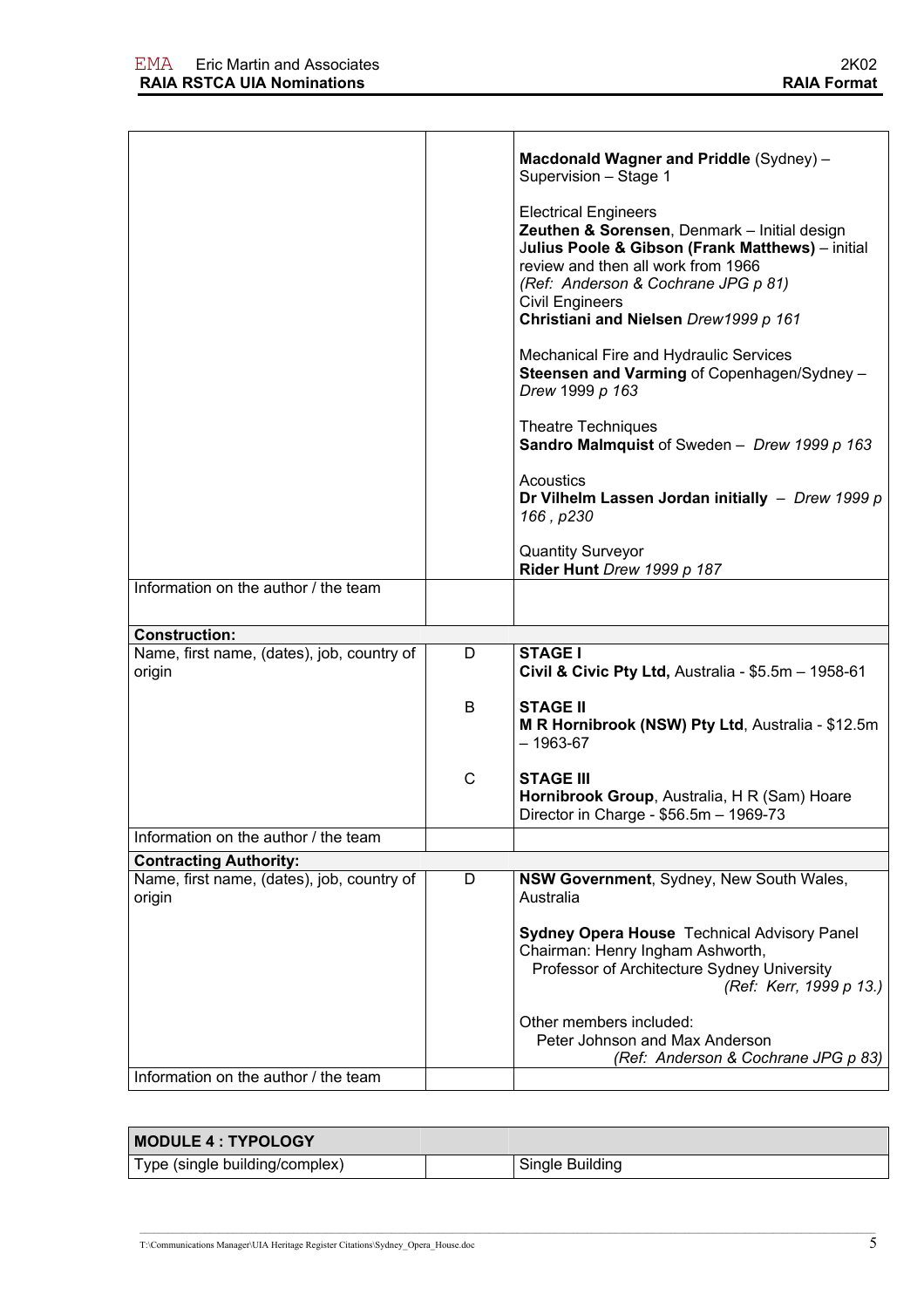| Initial use                |   | Performing Arts Concert Halls                                          |
|----------------------------|---|------------------------------------------------------------------------|
| Present use                |   | Performing Arts Concert Halls                                          |
| Planned use)               |   | Performing Arts Concert Halls                                          |
| <b>Architectural Style</b> | C | Expressionist Modern or late 20 <sup>th</sup> Century<br>Structuralist |

| <b>MODULE 5: EVALUATION (Analysis of significance)</b> |   |                                                                                                                                                                                                                                                                                                                                                                                                                                                                                                                                                                                                                                                                                                                                                                                                                                                                                                                                                                                                                                                                                                                                                                                                                                                                                                                                                                                                                               |
|--------------------------------------------------------|---|-------------------------------------------------------------------------------------------------------------------------------------------------------------------------------------------------------------------------------------------------------------------------------------------------------------------------------------------------------------------------------------------------------------------------------------------------------------------------------------------------------------------------------------------------------------------------------------------------------------------------------------------------------------------------------------------------------------------------------------------------------------------------------------------------------------------------------------------------------------------------------------------------------------------------------------------------------------------------------------------------------------------------------------------------------------------------------------------------------------------------------------------------------------------------------------------------------------------------------------------------------------------------------------------------------------------------------------------------------------------------------------------------------------------------------|
| <b>Background</b>                                      |   | In January 1956 the NSW Government announced<br>an international competition for two halls for a range<br>of performing arts. There was no set budget. The<br>assessors were Henry Ingham Ashworth (Sydney<br>University), John Leslie Martin (Cambridge<br>University), Cobden Parkes (NSW Government) and<br>Eero Saarinen (USA). There were about 900<br>registrations and 220 entries. The winner, J-rn<br>Utzon, was announced in January 1957. Most<br>people found it a spectacular sculpture on the grand<br>scale (Kerr, 1999 p 13-15). (Drew 1999 p 97).<br>From 1957-66 the design developed and the ribbed<br>pre-cast roof system extended skills and pushed<br>technology to the limit. Construction had<br>commenced early 1959 long before all the design<br>was resolved. (Kerr 1999 p 15-18)<br>During the design phase Utzon was to say "we are<br>here to nudge the frontiers of science - this is an<br>opportunity to improve the latest technology, to<br>develop new ideas and to test new methods and<br>materials." (Anderson & Cochrane, JPG, p82)<br>By 1966, with the roof structure more than half<br>completed Utzon left due to stresses between him<br>and the government. A panel of architects was then<br>appointed to complete the project (viz Peter Hall,<br>Lionel Todd, David Littlemore and Ted Farmer).<br>(Kerr 1999, p 18-20)<br>The building was constructed in three stages (I |
|                                                        |   | Platform, II Roof, III Completion) and finally reached<br>practical completion on 31//8/1973 at a total cost of<br>about \$100m. (Kerr 1999 p 24).                                                                                                                                                                                                                                                                                                                                                                                                                                                                                                                                                                                                                                                                                                                                                                                                                                                                                                                                                                                                                                                                                                                                                                                                                                                                            |
|                                                        |   | The fore court was designed by Andrew Andersons<br>(NSW Government) and completed in 1988.<br>Upgrade works were undertaken from 1988-1997 at<br>a cost of \$117m. (Kerr 1999 p 27).                                                                                                                                                                                                                                                                                                                                                                                                                                                                                                                                                                                                                                                                                                                                                                                                                                                                                                                                                                                                                                                                                                                                                                                                                                          |
|                                                        |   | In September 1998 Denton Corker and Marshall<br>were appointed to advise on future works affecting<br>the Opera House and the site. (Kerr 1999 p 29).                                                                                                                                                                                                                                                                                                                                                                                                                                                                                                                                                                                                                                                                                                                                                                                                                                                                                                                                                                                                                                                                                                                                                                                                                                                                         |
| <b>Technical</b>                                       |   |                                                                                                                                                                                                                                                                                                                                                                                                                                                                                                                                                                                                                                                                                                                                                                                                                                                                                                                                                                                                                                                                                                                                                                                                                                                                                                                                                                                                                               |
| Comments                                               | A | The Sydney Opera House embodies within its<br>structure the integration of sophisticated geometry,<br>technology and art. The discovery of a controlling<br>geometry for the curved roof forms was the single                                                                                                                                                                                                                                                                                                                                                                                                                                                                                                                                                                                                                                                                                                                                                                                                                                                                                                                                                                                                                                                                                                                                                                                                                 |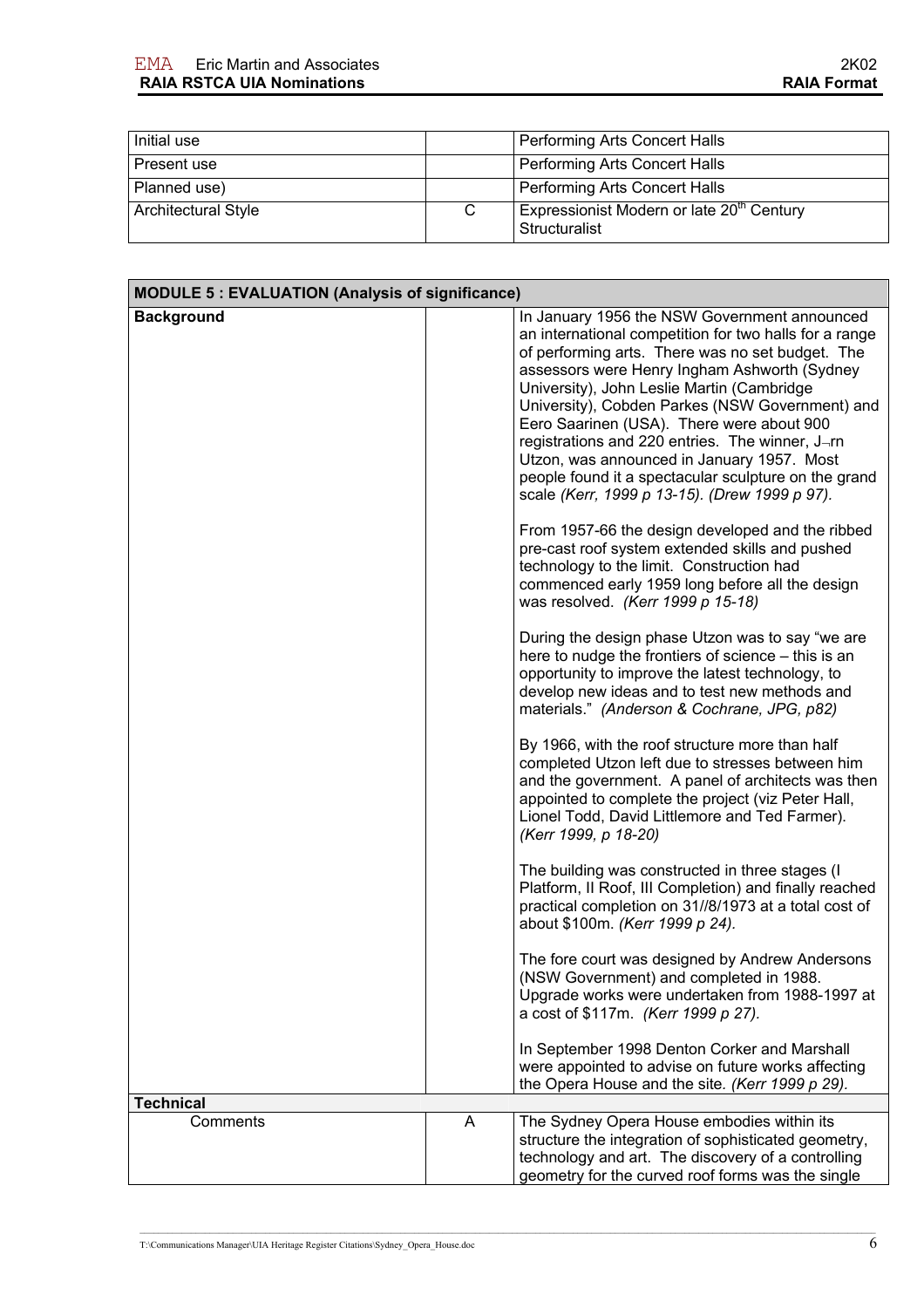|                  |   | most difficult challenge faced by Utzon. The final<br>solution was spherical planes which were made up<br>of a series of ribs. It epitomises the extraordinary<br>creative potential of the assembly of prefabricated,<br>repeated components. "Because I have moulded<br>space with geometrically defined shapes, the whole<br>enclosure of the void is fully defined and the surface<br>of the enclosure is desirable in a number of similar<br>elements. These similar elements can be mass<br>produced – and when their relationship has been<br>clarified they can be assembled like a big jigsaw<br>puzzle in space". (Utzon 1965). (DEST p 101)<br>The precast segments 4.6m long were fixed together<br>with two part epoxy resin held together by<br>prestressing tendons of 15.2mm diameter strands.<br>This was at the time a structural innovation. The<br>ribs radiate from a solid concrete pedestal springing<br>up to a ridge beam. The cross section varies from a<br>T at the pedestal to a solid and then an open Y at<br>the ridge. The shell was faced with white tiles. The<br>final result was a joint Utzon/Ove Arup solution.<br>(DEST p 180)<br>The resulting significance of the structure can be<br>described in several ways. First as a superior<br>structural system compared with other structures of<br>the time eg Saarinen's TWA Terminal is a massive<br>structure built on a forest of scaffolding and Nervis<br>roofs are by comparison simple shapes. (DEST p)<br>182)<br>The design and construction was a remarkable feat<br>of visualisation, description and calculation carried<br>out when the use of computers was limited to<br>numerical calculations. (DEST p 182) |
|------------------|---|---------------------------------------------------------------------------------------------------------------------------------------------------------------------------------------------------------------------------------------------------------------------------------------------------------------------------------------------------------------------------------------------------------------------------------------------------------------------------------------------------------------------------------------------------------------------------------------------------------------------------------------------------------------------------------------------------------------------------------------------------------------------------------------------------------------------------------------------------------------------------------------------------------------------------------------------------------------------------------------------------------------------------------------------------------------------------------------------------------------------------------------------------------------------------------------------------------------------------------------------------------------------------------------------------------------------------------------------------------------------------------------------------------------------------------------------------------------------------------------------------------------------------------------------------------------------------------------------------------------------------------------------------------------------------------------------------------------------|
|                  |   | The superstructure was at the forefront of structural<br>and constructional development in the world and as<br>such is one of universal technical value. . (DEST p<br>182)                                                                                                                                                                                                                                                                                                                                                                                                                                                                                                                                                                                                                                                                                                                                                                                                                                                                                                                                                                                                                                                                                                                                                                                                                                                                                                                                                                                                                                                                                                                                          |
| Social           |   |                                                                                                                                                                                                                                                                                                                                                                                                                                                                                                                                                                                                                                                                                                                                                                                                                                                                                                                                                                                                                                                                                                                                                                                                                                                                                                                                                                                                                                                                                                                                                                                                                                                                                                                     |
| Comments         | D | The Sydney Opera House has been a successful<br>performing arts centre of world renown and a<br>popular gathering point of festivals. It has achieved<br>the status of cultural icon. (DEST p 101). It has<br>been the scene of many notable achievements in<br>the performing arts and has associations with many<br>important artistic performers. (AHC Register,<br>Statement of Significance).                                                                                                                                                                                                                                                                                                                                                                                                                                                                                                                                                                                                                                                                                                                                                                                                                                                                                                                                                                                                                                                                                                                                                                                                                                                                                                                  |
| <b>Aesthetic</b> |   |                                                                                                                                                                                                                                                                                                                                                                                                                                                                                                                                                                                                                                                                                                                                                                                                                                                                                                                                                                                                                                                                                                                                                                                                                                                                                                                                                                                                                                                                                                                                                                                                                                                                                                                     |
| Comments         | A | In their report, the competition judges remarked<br>prophetically about the submitted drawings; "They<br>present a concept of an Opera House which is<br>capable of becoming one of the great buildings of<br>the world." (Arts Ed Net).                                                                                                                                                                                                                                                                                                                                                                                                                                                                                                                                                                                                                                                                                                                                                                                                                                                                                                                                                                                                                                                                                                                                                                                                                                                                                                                                                                                                                                                                            |
|                  |   | The Opera House is a spectacular creative response<br>to Sydney Harbour. Its design is so appropriate for                                                                                                                                                                                                                                                                                                                                                                                                                                                                                                                                                                                                                                                                                                                                                                                                                                                                                                                                                                                                                                                                                                                                                                                                                                                                                                                                                                                                                                                                                                                                                                                                           |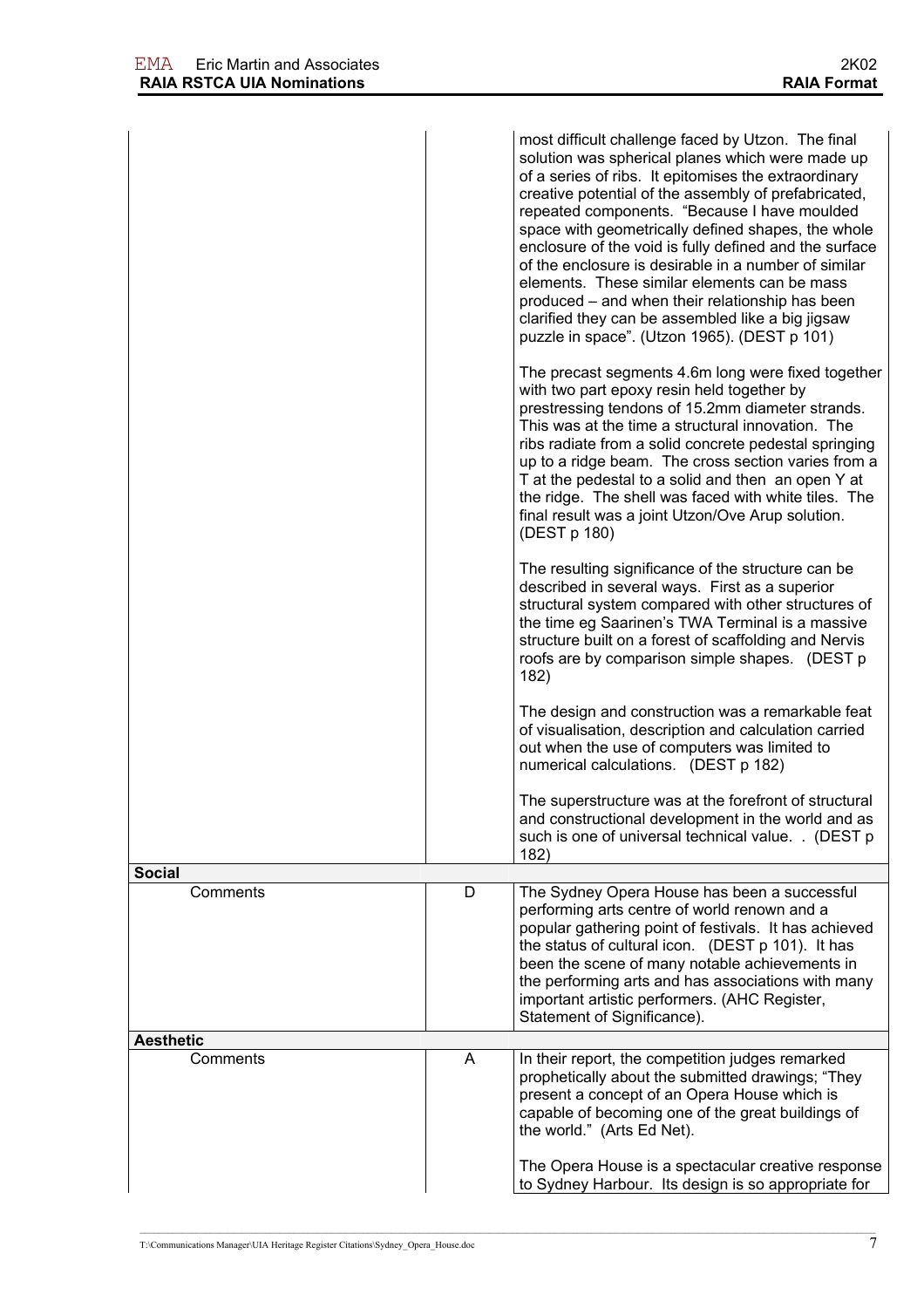|                   |   | its setting "we worked 6 months using sea charts<br>and imagining it from the bridge" (Utzon 1965) that<br>it acts as a pivotal sculpture in the round day and<br>night. . (DEST p 101)                                                                                                                                                                                                                                                                                                     |
|-------------------|---|---------------------------------------------------------------------------------------------------------------------------------------------------------------------------------------------------------------------------------------------------------------------------------------------------------------------------------------------------------------------------------------------------------------------------------------------------------------------------------------------|
| Contextual        |   |                                                                                                                                                                                                                                                                                                                                                                                                                                                                                             |
| Comments          | C | In the Sydney Opera House Utzon realised the great<br>synthesis of earth and sky, landscape and city, vista<br>and intimacy, thought and feeling, in terms of unity<br>of technology and organic form. Hence, we may<br>safely say that the Sydney Opera House represents<br>a masterpiece of human creative genius and a most<br>significant step in the history of modern architecture.<br>(DEST p 172).                                                                                  |
|                   |   | An ICOMOS expert meeting on Contemporary<br>Architecture in 1985 identified the Sydney Opera<br>House as one of four theatres and opera houses of<br>outstanding universal value. The others are<br>Sullivans Auditorium Building, Chicago 1889, Perret<br>Theatre Champs Elysees, Paris 1911 and Scharoun<br>Philharmonic Concert Hall, Berlin 1963. (DEST p<br>118)                                                                                                                       |
|                   |   | Norberg-Schulz's comment about the Sydney Opera<br>House in the context of modern architecture<br>confirmed that the Sydney Opera House is so tied to<br>its site that it takes upon itself the role of a symbol<br>for the city if not the whole continent. It is seen as a<br>vital step in the history of modern architecture, which<br>resolves the division between thought and feeling<br>(creativity and actuality) and, as such, is of<br>outstanding universal value. (DEST p 119) |
| <b>Historical</b> |   |                                                                                                                                                                                                                                                                                                                                                                                                                                                                                             |
| Comments          | B | The influence of Utzon's father, a naval architect,<br>lead to Utzon's interest in curved shapes and an<br>attention to detail.                                                                                                                                                                                                                                                                                                                                                             |
|                   |   | J-rn Utzon was also inspired by Frank Lloyd Wright<br>and Mies Van Der Rohe and the architecture from a<br>number of cultures. "The platform as an<br>architectural element is a fascinating feature" is an<br>impression from the Mexican temples and the<br>hovering roofs over leave the spaces between free<br>were like Japanese houses. His first sketches for<br>the Sydney Opera House were shell like floating in<br>space like clouds. (DEST p168)                                |
|                   |   | The 1950s and 60s saw a new need for expressions<br>which is widely illustrated throughout the world (eg<br>Kahn, Aalto, Saarinen). The Opera House is also<br>organic which was to flow through the Sydney region<br>in the 1960s. Urzon considered the Opera House<br>as a sculpture, something you never tire of. (DEST<br>p 170)                                                                                                                                                        |
|                   |   | The Opera House has been likened to Gropius and<br>the Bauhaus School whose rationalism and<br>aesthetic satisfaction are essential unifying qualities                                                                                                                                                                                                                                                                                                                                      |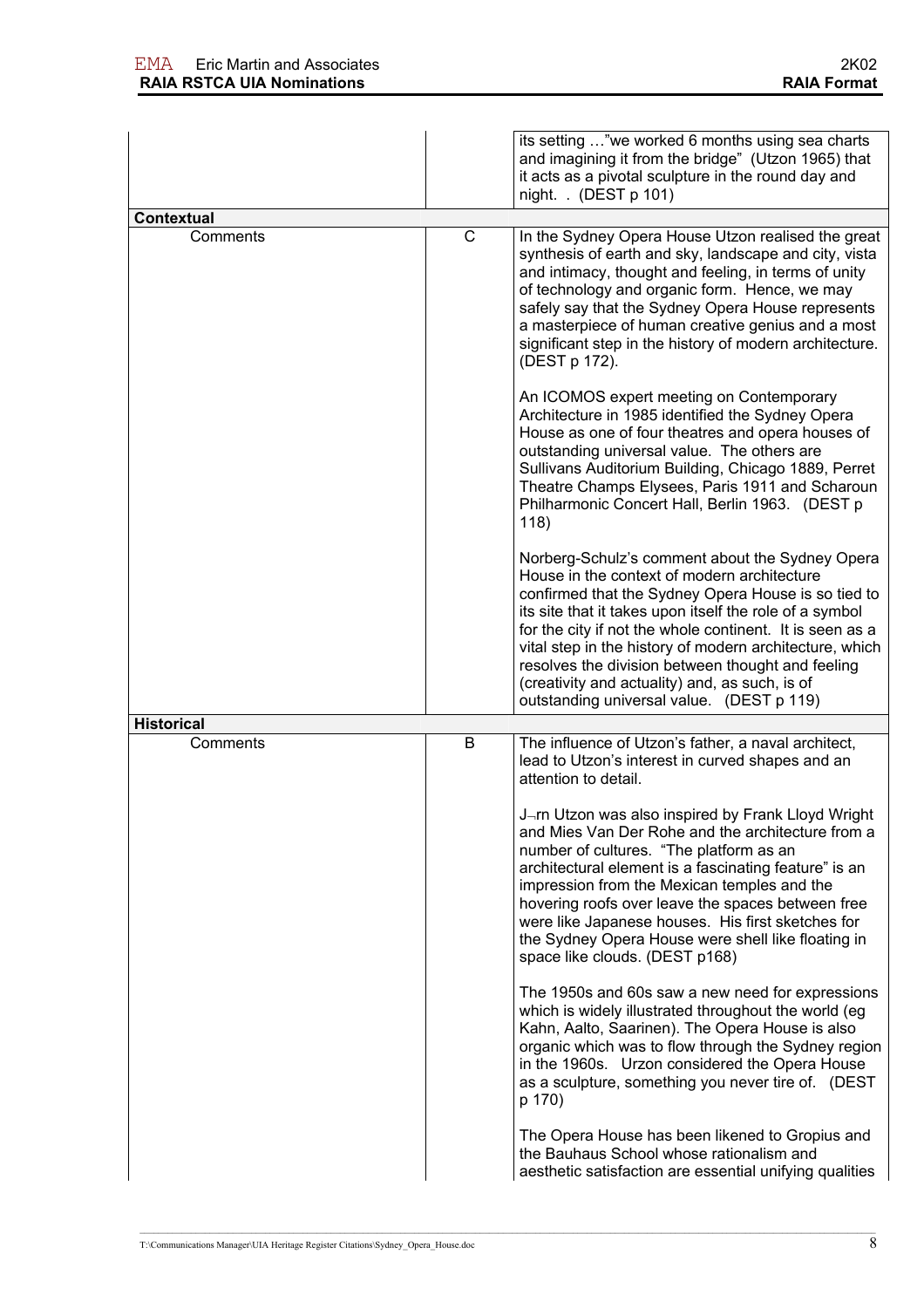|             |   | of the new architecture and life itself. (DEST p172)                                                                                                                                                                                                                                                                                                                                                                                                                                                                                                                                                                                                                                                                                                                 |
|-------------|---|----------------------------------------------------------------------------------------------------------------------------------------------------------------------------------------------------------------------------------------------------------------------------------------------------------------------------------------------------------------------------------------------------------------------------------------------------------------------------------------------------------------------------------------------------------------------------------------------------------------------------------------------------------------------------------------------------------------------------------------------------------------------|
| Originality |   |                                                                                                                                                                                                                                                                                                                                                                                                                                                                                                                                                                                                                                                                                                                                                                      |
| Comments    | A | The body of Utzon's built work is not large and<br>despite the variety it is consistent in its sympathetic<br>response to the setting and the needs of individual<br>and collective clients. The Sydney Opera House is<br>the highlight of his extraordinary creativity and<br>pursuit of excellence. (DEST p110).<br>Later works by Utzon included Kuwait's National<br>Assembly Building (1971-83) and Bagsvaerd Church<br>near Copenhagen 1976 (both of which use precast<br>components and concrete shells). (Drew 1999 p<br>446-467, 437 - 445). These further reinforce his<br>creative genius.<br>Norberg Schulz concludes that Utzon's Opera<br>House within its setting represents a masterpiece of<br>human creative genius and a most significant step in |
|             |   | the history of modern architecture. (DEST p 58)                                                                                                                                                                                                                                                                                                                                                                                                                                                                                                                                                                                                                                                                                                                      |

| <b>AWARDS FOR EXCELLENCE</b> |                                                                                                                                                                                                                                                                                                                                                                                                                                                                                                                                                                                                                                                                                                                                                                                                                                                                                                                                                                                                                                                                                                                  |  |
|------------------------------|------------------------------------------------------------------------------------------------------------------------------------------------------------------------------------------------------------------------------------------------------------------------------------------------------------------------------------------------------------------------------------------------------------------------------------------------------------------------------------------------------------------------------------------------------------------------------------------------------------------------------------------------------------------------------------------------------------------------------------------------------------------------------------------------------------------------------------------------------------------------------------------------------------------------------------------------------------------------------------------------------------------------------------------------------------------------------------------------------------------|--|
|                              | Awards (from Kerr 1999, p38)<br>1969 Queen's Award to Industry<br>1972 Association of Consulting Engineers, Australia.<br>Excellence Award, for the glass walls.<br>1973 Royal Australian Institute of Architects, Gold<br>Medal, awarded to J-rn Utzon.<br>1973 Special Award. UK Institution of Structural<br>Engineers.<br>1974 Royal Australian Institute of Architects. Merit<br>Award, for work of outstanding environmental<br>design.<br>1974 Illuminating Engineering Society of Australia.<br>Meritorious Lighting Award, for the Opera House.<br>1980 Royal Australian Institute of Architects (NSW<br>Chapter), Civic Design Award, for the Opera<br>House.<br>1988 Royal Australian Institute of Architects (NSW<br>Chapter), Lloyd Rees Award, for the Opera<br>House forecourt as part of the Circular Quay and<br>Macquarie Street revitalisation.<br>1988 Royal Australian Institute of Architects.<br>National Civic Design Award, for the Opera<br>House forecourt as part of the Circular Quay and<br>Macquarie Street revitalisation<br>1988 Illuminating Engineering Society of Australia. |  |
|                              | Certificate of Commendation, for the shell<br>floodlighting.<br>1992 Royal Australian Institute of Architects (NSW)<br>Chapter). The Commemorative Sulman Award,                                                                                                                                                                                                                                                                                                                                                                                                                                                                                                                                                                                                                                                                                                                                                                                                                                                                                                                                                 |  |
|                              | for the Sydney Opera House, architect: J-rn<br>Utzon.                                                                                                                                                                                                                                                                                                                                                                                                                                                                                                                                                                                                                                                                                                                                                                                                                                                                                                                                                                                                                                                            |  |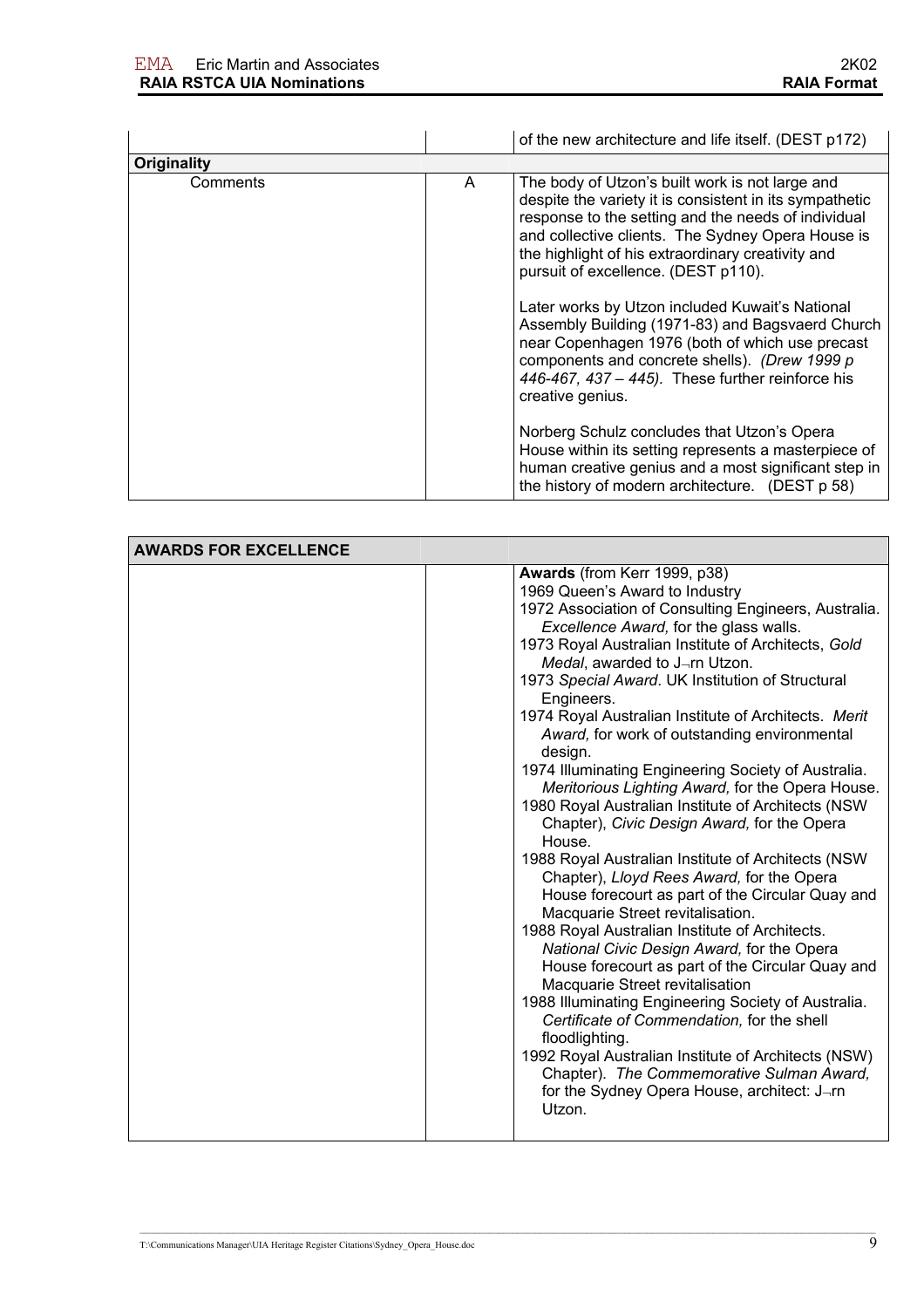## **TABLE n° 2: STATE OF BUILDING / SITE**

| <b>MODULE 1: ANALYSIS OF CURRENT STATE</b>           |  |                                                                                                                              |
|------------------------------------------------------|--|------------------------------------------------------------------------------------------------------------------------------|
| <b>Building Condition</b>                            |  | Building is in a Good Condition                                                                                              |
| Evaluation of danger (decreasing order<br>A,B,C,D,E) |  | The building is in no danger generally, although all<br>future work should comply with the Conservation<br>Plan (Kerr 1999). |
| Nature of danger                                     |  |                                                                                                                              |
| Comments                                             |  |                                                                                                                              |

| <b>MODULE 2 : PROTECTION</b>                                       |                                                                           |
|--------------------------------------------------------------------|---------------------------------------------------------------------------|
| <b>Current Heritage Listing</b>                                    | Australia Government Heritage Register<br>Register of the National Estate |
| Administrative level of protection<br>(Statutory or Non-Statutory) | Statutory                                                                 |
| Authority / Institution providing listing                          | Australian Heritage Commission<br>Register of the National Estate         |
| Registration Reference                                             | Reference 002353 file No 1/12/036/0449                                    |
| Planned restoration                                                | Nil, although a current contract is to advise on future<br>works.         |
| <b>Current Heritage Listing</b>                                    | NSW State Government Heritage Register                                    |
|                                                                    |                                                                           |
| Administrative level of protection<br>(Statutory or Non-Statutory) | Statutory                                                                 |
| Authority / Institution providing listing                          | NSW Government - Heritage Inventory                                       |
| Registration Reference                                             |                                                                           |
| <b>Planned restoration</b>                                         | Nil, although a current contract is to advise on future<br>works          |
|                                                                    |                                                                           |
| <b>Current Heritage Listing</b>                                    | Sydney City Council - Heritage Register                                   |
| Administrative level of protection<br>(Statutory or Non-Statutory) | Statutory                                                                 |
| Authority / Institution providing listing                          | <b>Sydney City Council</b>                                                |
|                                                                    | Central Sydney Local Environment Plan (1992)                              |
| <b>Registration Reference</b>                                      | <b>Item 1064</b>                                                          |
| Planned restoration                                                | Nil, although a current contract is to advise on future<br>works          |
|                                                                    |                                                                           |
| <b>Current Heritage Listing</b>                                    | Classified in Community Register (National Trust)                         |
| Administrative level of protection<br>(Statutory or Non-Statutory) | Non Statutory                                                             |
| Authority / Institution providing listing                          | National Trust of Australia (NSW)                                         |
| <b>Registration Reference</b>                                      |                                                                           |
| Planned restoration                                                | Nil, although a current contract is to advise on future<br>works          |

T:\Communications Manager\UIA Heritage Register Citations\Sydney\_Opera\_House.doc  $10$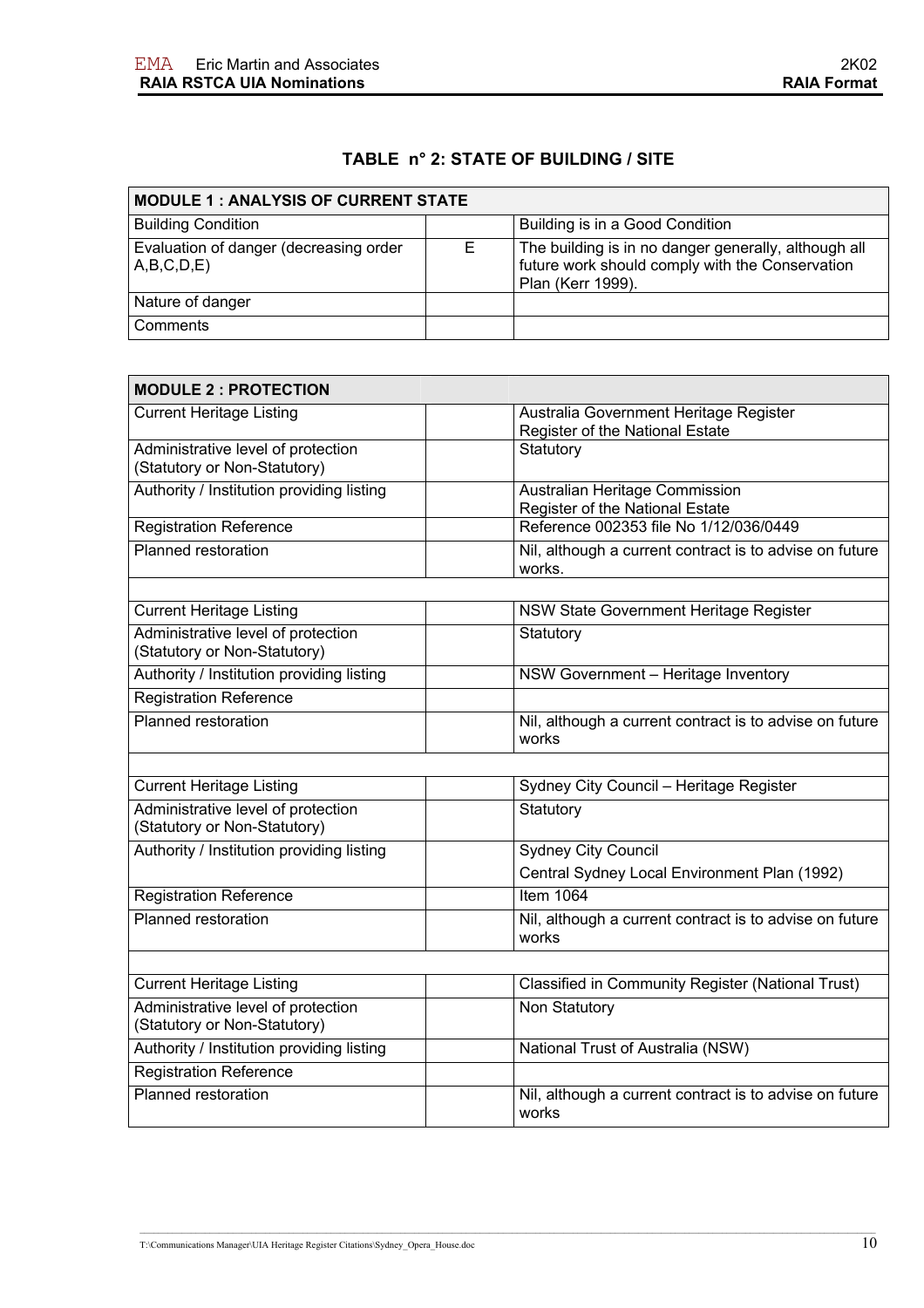| <b>Current Heritage Listing</b>           | Royal Australian Institute of Architects                  |
|-------------------------------------------|-----------------------------------------------------------|
|                                           | National Register of Significant 20 <sup>th</sup> Century |
|                                           | Architecture                                              |
| Administrative level of protection        | Non-Statutory                                             |
| (Statutory or Non-Statutory)              |                                                           |
| Authority / Institution providing listing | Royal Australian Institute of Architects                  |
| <b>Registration Reference</b>             | (TBA)                                                     |
| Planned restoration                       | <b>NIL</b>                                                |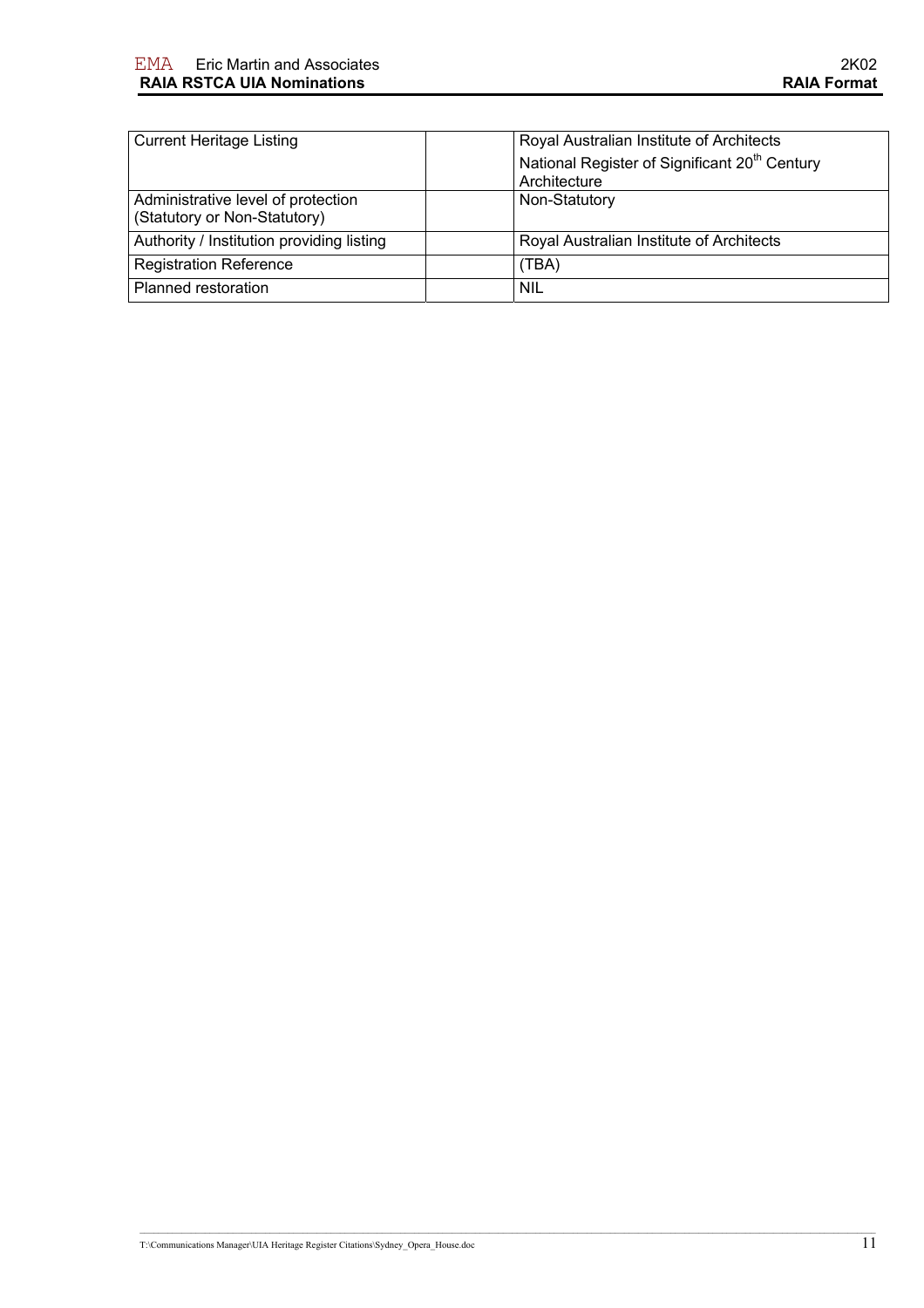| TABLE n° 3 : CHARACTERISATION OF THE BUILDING / SITE     |
|----------------------------------------------------------|
| (Significance of the building under the Stated Criteria) |

| <b>Categories of Criteria</b>                                                                                                      |   |                                                                                                                                                                                                                                                                                                                                                                                                                                                                         |
|------------------------------------------------------------------------------------------------------------------------------------|---|-------------------------------------------------------------------------------------------------------------------------------------------------------------------------------------------------------------------------------------------------------------------------------------------------------------------------------------------------------------------------------------------------------------------------------------------------------------------------|
| <b>MODULE 1: PERIOD OF DESIGN / CONSTRUCTION</b>                                                                                   |   |                                                                                                                                                                                                                                                                                                                                                                                                                                                                         |
| Outstanding national importance in<br>demonstrating the principal<br>characteristics of a particular class or<br>period of design. | B | The Sydney Opera House is an architectural<br>masterpiece of concrete construction using curved<br>precast sections.<br>It was at its time a structural innovation and a<br>remarkable feat of visualisation, description and<br>calculation.<br>It was seen as an organic form of the highest quality                                                                                                                                                                  |
|                                                                                                                                    |   | for its period of concept design and implementation.                                                                                                                                                                                                                                                                                                                                                                                                                    |
| <b>MODULE 2 : FORMAL ARCHITECTURAL VALUE</b>                                                                                       |   |                                                                                                                                                                                                                                                                                                                                                                                                                                                                         |
| Outstanding national importance in<br>exhibiting particular aesthetic<br>characteristics.                                          | A | Situated on Sydney Harbour and reminiscent of<br>billowing sails, the Opera House has exceptional<br>high aesthetic qualities. The design was the winner<br>of an international architectural competition against<br>220 other entries.                                                                                                                                                                                                                                 |
|                                                                                                                                    |   | The design has a certain lyricism which reinforces its<br>aesthetic qualities in its setting.                                                                                                                                                                                                                                                                                                                                                                           |
|                                                                                                                                    |   | Utzon's design was awarded first prize not only<br>because it looked so extraordinary and seemed to<br>belong so well to its setting but also because of the<br>way it solved the planning problems. In their report,<br>the competition judges remarked prophetically about<br>the submitted drawings; "They present a concept of<br>an Opera House which is capable of becoming one<br>of the great buildings of the world."                                          |
| <b>MODULE 3: RELATION TO THE LOCATION</b>                                                                                          |   |                                                                                                                                                                                                                                                                                                                                                                                                                                                                         |
| Outstanding national importance in<br>establishing a high degree of creative<br>achievement.                                       | A | The Opera House is a spectacular creative response<br>to its location on Sydney Harbour. It has a synergy<br>with its setting that it has led it to become a symbol<br>for Sydney and Australia.<br>It is a masterly creative response involving the<br>synthesis of earth, sky, landscape and city which<br>unifies technology and organic form. It is a strong<br>sculptural form seen in the round both day and night.                                               |
| MODULE 4 : MONUMENTAL OR SYMBOLICAL SIGNIFICANCE                                                                                   |   |                                                                                                                                                                                                                                                                                                                                                                                                                                                                         |
| Having outstanding monumental and<br>symbolic importance to the development<br>of architecture and the history of<br>architecture. | B | The Opera House is recognised internationally as a<br>symbol of Sydney and Australia and because of its<br>creative, technical and aesthetic qualities is an<br>outstanding piece of Architecture. It is considered<br>as a monumental building of world renown which is<br>equal to any other great theatre/opera house or<br>concrete shell structure of its period.<br>It epitomises the modern movement of architecture<br>and organic form of the 1950s and 1960s. |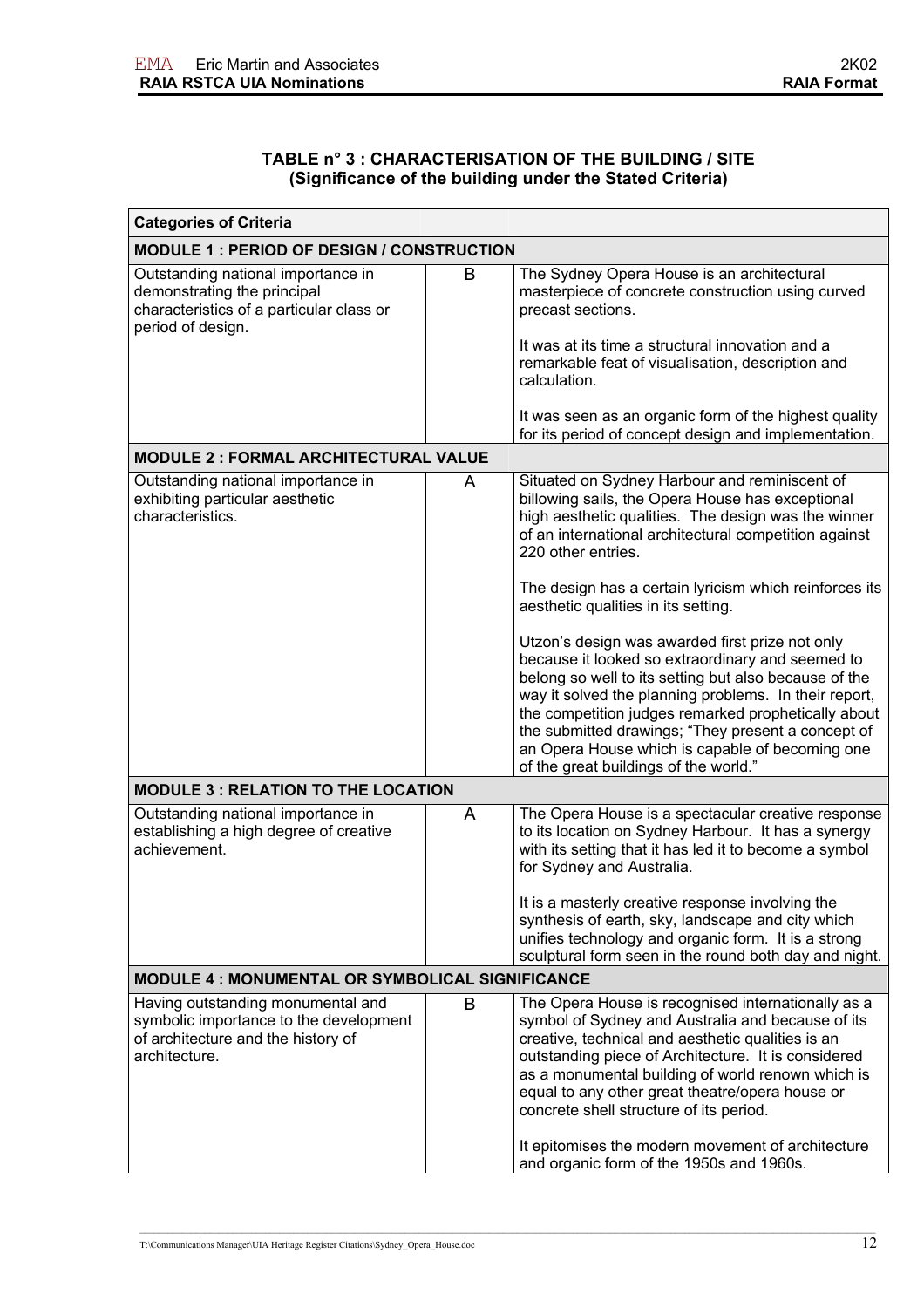| <b>MODULE 5: ATYPICITY</b>                                                                                            |   |                                                                                                                                                                                                                                                                                                                                                                                                                                                                                                                                                                                                                                                                                                                                                                                                                                                                                                                                                                                                                                                                                                                                                                                                                                                                                                                                                                                                                                                                                  |
|-----------------------------------------------------------------------------------------------------------------------|---|----------------------------------------------------------------------------------------------------------------------------------------------------------------------------------------------------------------------------------------------------------------------------------------------------------------------------------------------------------------------------------------------------------------------------------------------------------------------------------------------------------------------------------------------------------------------------------------------------------------------------------------------------------------------------------------------------------------------------------------------------------------------------------------------------------------------------------------------------------------------------------------------------------------------------------------------------------------------------------------------------------------------------------------------------------------------------------------------------------------------------------------------------------------------------------------------------------------------------------------------------------------------------------------------------------------------------------------------------------------------------------------------------------------------------------------------------------------------------------|
| Having a special association with the life<br>or works of an architect of outstanding<br>importance to our history.   | B | J-rn Utzon is a Danish Architect who won an<br>international competition with his design for the<br>Opera House from 220 entries. He was awarded<br>the Royal Australian Institute of Architects Gold<br>Medal in 1973.<br>Although the body of Utzon's built work is not large,<br>the Sydney Opera House is the highlight of his<br>extraordinary creativity and pursuit of excellence.                                                                                                                                                                                                                                                                                                                                                                                                                                                                                                                                                                                                                                                                                                                                                                                                                                                                                                                                                                                                                                                                                        |
|                                                                                                                       |   | It is a masterpiece of creative genius from its form,<br>its technical achievements and its relationship to its<br>setting.                                                                                                                                                                                                                                                                                                                                                                                                                                                                                                                                                                                                                                                                                                                                                                                                                                                                                                                                                                                                                                                                                                                                                                                                                                                                                                                                                      |
| <b>MODULE 6: CONSTRUCTION / STRUCTURE</b>                                                                             |   |                                                                                                                                                                                                                                                                                                                                                                                                                                                                                                                                                                                                                                                                                                                                                                                                                                                                                                                                                                                                                                                                                                                                                                                                                                                                                                                                                                                                                                                                                  |
| Outstanding national importance in<br>demonstrating a high degree of technical<br>achievement of a particular period. | A | The technical achievements of the Opera House are<br>exceptional.<br>The Sydney Opera House complex is made up of<br>two main buildings, principally of reinforced<br>concrete, that sit on a concrete platform on a<br>foundation of concrete piles. Rising from the<br>platform are the great roof shells, designed to cover<br>the two main halls and foyers. The platform is faced<br>on the outside with huge slabs of reconstituted<br>granite, which are pinkish brown in colour. Similar<br>slabs are also used for the flooring of the waterside<br>walkways and the raised platform that surrounds the<br>buildings. The roof structure is covered with white<br>ceramic tiles.<br>Inside, the two main halls were constructed using a<br>hidden steel framework, faced, outside and inside,<br>with timber. As Utzon intended, they sit as separate<br>structures under the concrete roof, but they are<br>otherwise entirely different from what he proposed,<br>being designed instead by a team of local architects<br>who succeeded him.<br>The glass walls, filling the external openings under<br>the shells, are made of a steel framework supporting<br>laminated, tinted plate glass sheets with bronze<br>fittings. This was also not as proposed by Utzon but<br>still an elegant solution.<br>The most revolutionary feature of the opera house is<br>its concrete roof. Utzon produced a design using<br>ribbed vaults of precast concrete. He based the |
|                                                                                                                       |   | shape on the curve of a sphere-all segments had the<br>same curve and thus could be mass-produced. The<br>segments were precast and lifted into place and held<br>together by prestressing tendons which at the time<br>was a structural innovation.<br>The roof segments were set with small tiles and<br>lifted onto the shells. The glazed tiles have a slightly<br>irregular surface with a glasslike finish. Utzon, who<br>was something of a perfectionist, spent over a year                                                                                                                                                                                                                                                                                                                                                                                                                                                                                                                                                                                                                                                                                                                                                                                                                                                                                                                                                                                              |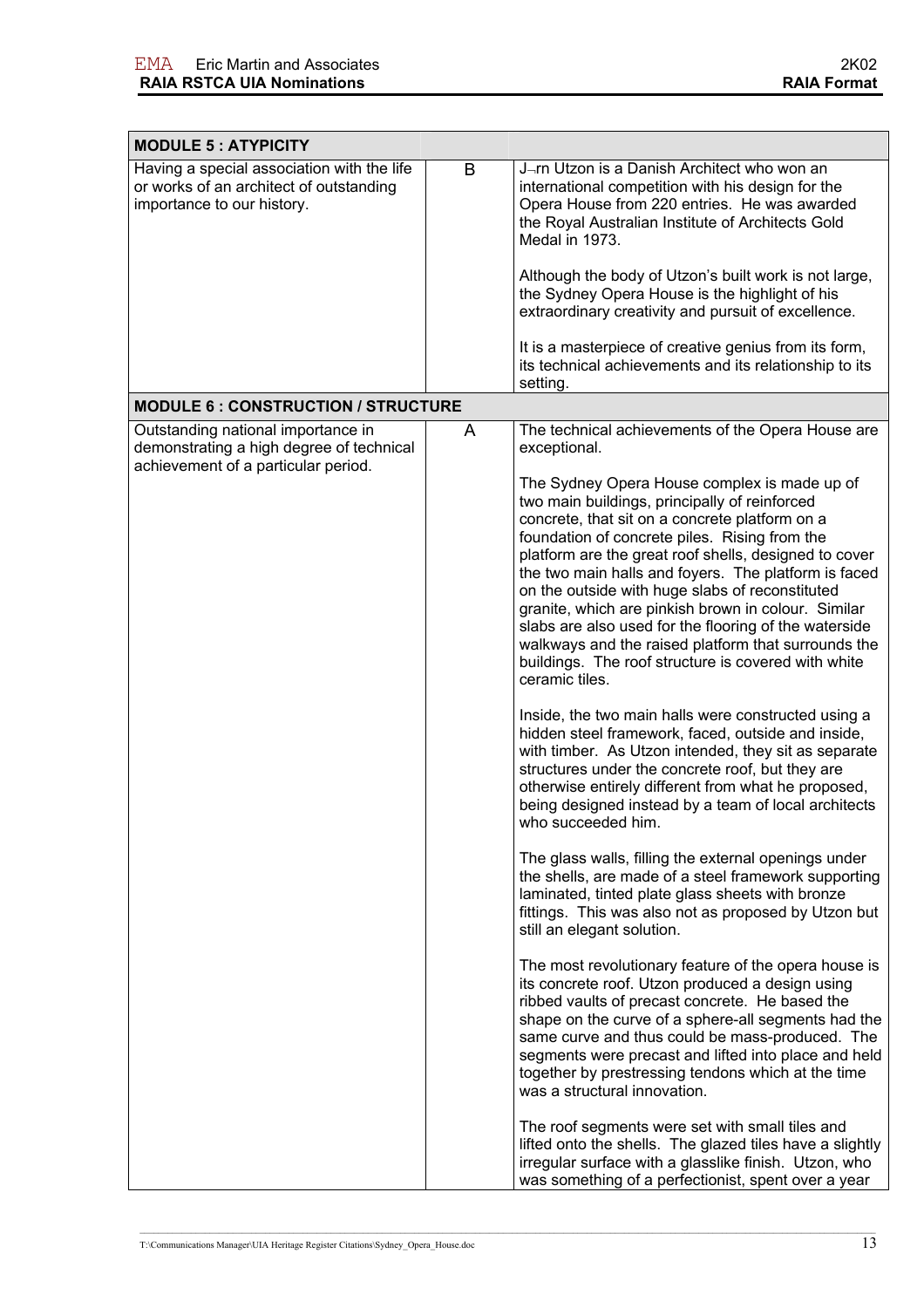| working with Swedish manufacturers to develop the<br>tiles specifically for the opera house.                                                                                                                                                                                                                                                                            |
|-------------------------------------------------------------------------------------------------------------------------------------------------------------------------------------------------------------------------------------------------------------------------------------------------------------------------------------------------------------------------|
| The standardised prefabricated technique used was<br>not only much less costly than any other way of<br>building roofs, it allowed quality control with factory<br>like precision. For example, the one million tiles<br>were laid out on the lids with an accuracy that would<br>have been impossible if they had been set by hand<br>over the curving roof structure. |
| It was a superior structural system compared with<br>most other buildings of its time.                                                                                                                                                                                                                                                                                  |
| (Ref: Arts Ed Net)                                                                                                                                                                                                                                                                                                                                                      |

The Sydney Opera House is a dramatic expression of the genius of a relatively unknown architect, J¬rn Utzon (whose subsequent internal fame was in part a result of the design of the building), and of the high quality completion of the work by Hall, Todd and Littlemore, and of the technical support given throughout by the internationally renowned engineering firm of Ove Arup and Partners and finally by M R Hornibrook, the inventive contractor of stages of two and three.

The Sydney Opera House is exceptional significant because of:

- Its spectacular quality as sculpture in the round both by day and night
- Its inspired design solution in response to its setting
- The picturesque quality of the peninsula setting
- The way in which its fabric reflects the contemporary philosophy of creating refined forms from machine-made components
- The way in which the plastic arts, geometry and technology were drawn on to create a structure at the leading edge of endeavour
- The majestic quality of its public spaces contained by powerful structural forms
- The evidence of its fabric in expressing its place in twentieth century architecture (not excluding the troubled history of its construction)
- The seminal influence of some of its design and construction techniques
- Its function as a performing arts centre of world renown
- Its almost mythological status as a cultural icon (then and now) arising from all the above, from the high public interest in its protracted and controversial development; and from its power to attract artists, patrons and tourists on a national and international level.

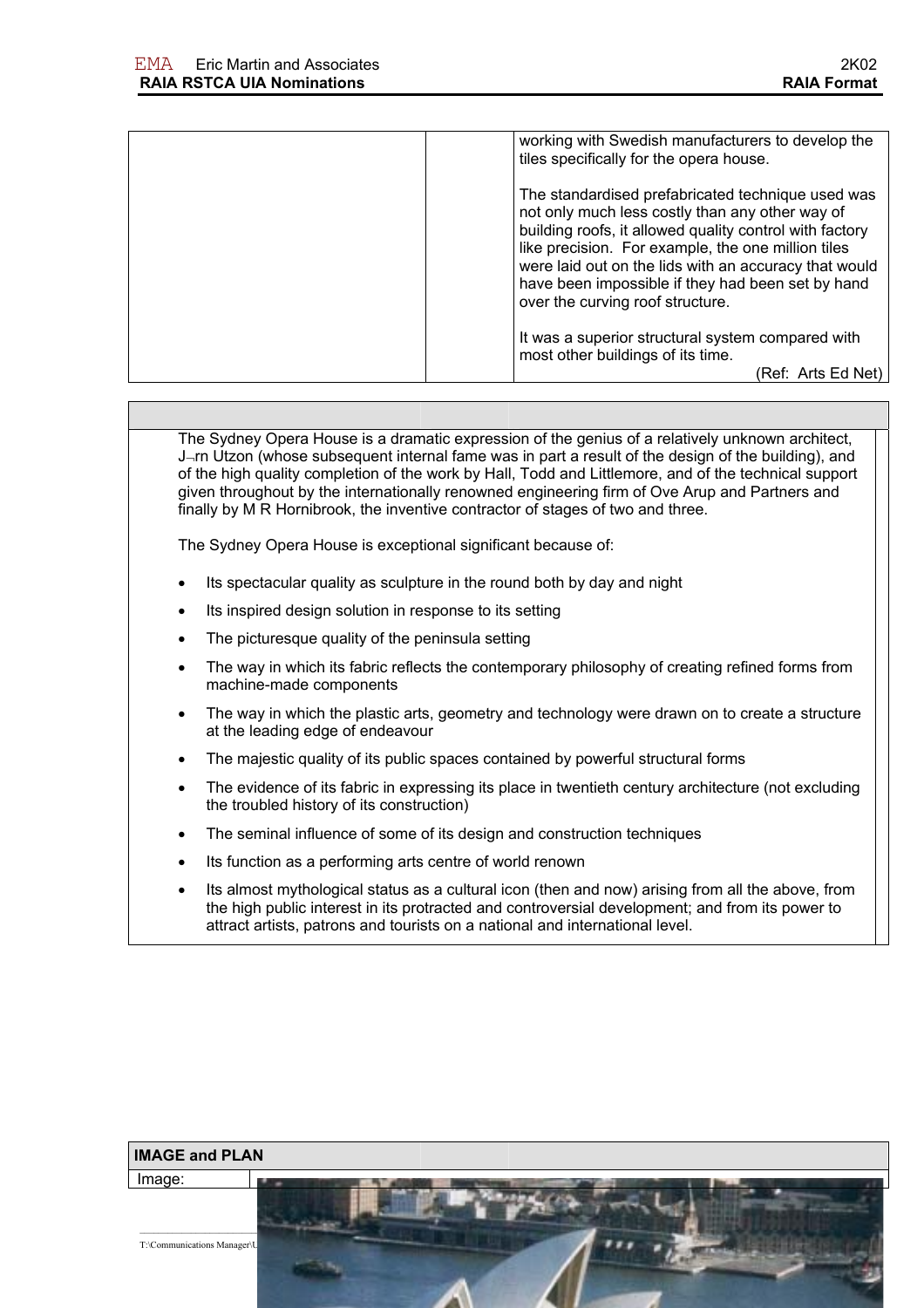